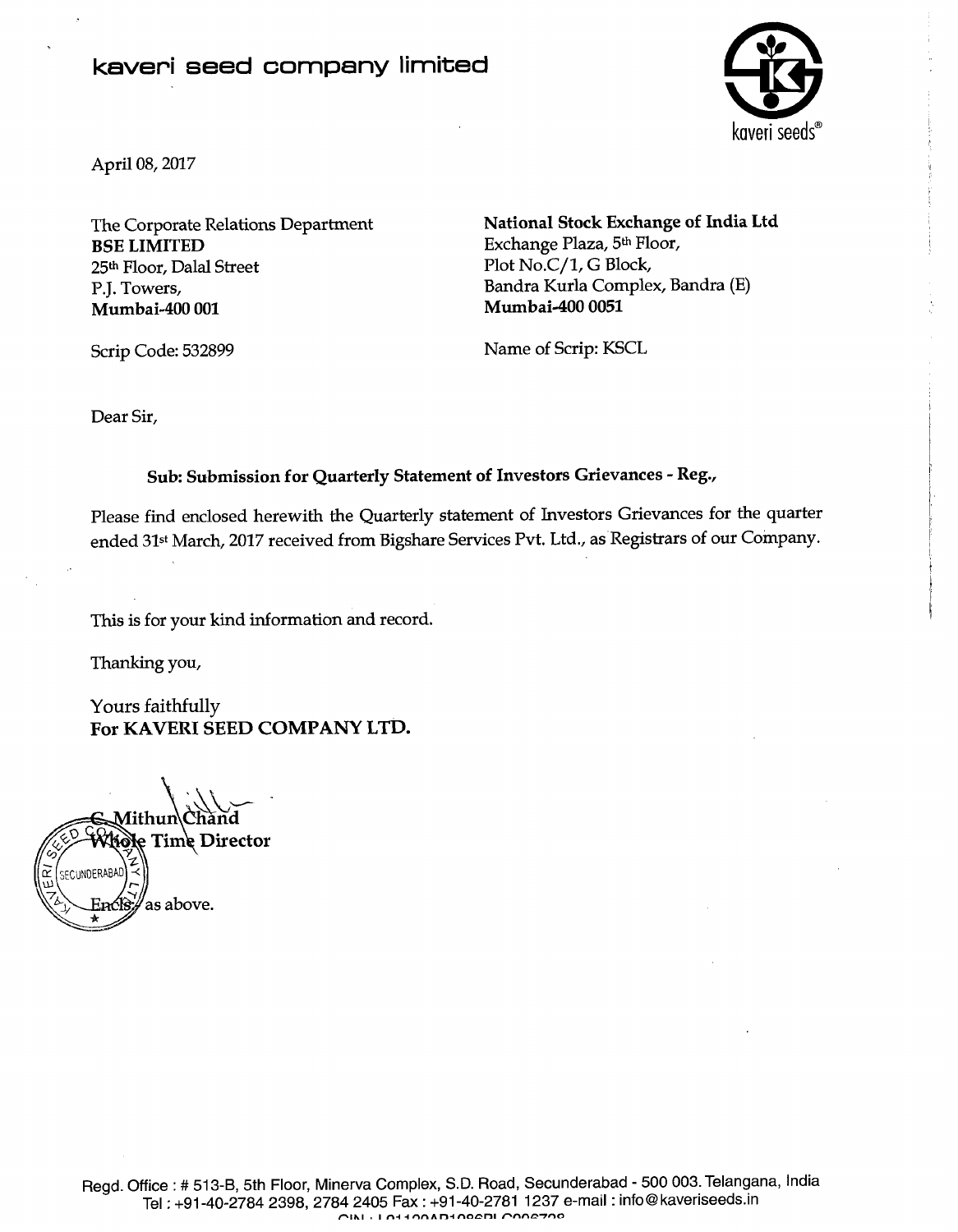## **kaveri seed company limited**



**BSE LIMITED** Exchange Plaza, 5<sup>th</sup> Floor,<br>25<sup>th</sup> Floor, Dalal Street Plot No.C/1, G Block, 25<sup>th</sup> Floor, Dalal Street P.J. Towers, Bandra Kurla Complex, Bandra (E) **Mumbai-400 001 Mumbai-400 0051** 

The Corporate Relations Department **National Stock Exchange of India Ltd** 

Scrip Code: 532899 Name of Scrip: KSCL

Dear Sir,

### **Sub: Quarterly Statement of Investors Grievances for the quarter ended 31'' March, 2017** - **Reg**

Pursuant to Regulation 13(3) of SEBI (Listing Obligations and Disclosure Requirements) Regulations, 2015, we furnish hereunder the Investors Grievance Report for the Quarter ended 31<sup>st</sup> March, 2017.

| Particulars                                                                                                        | No. of complaints |  |
|--------------------------------------------------------------------------------------------------------------------|-------------------|--|
| Number of Investor complaints pending at the beginning of the<br>quarter i.e., 01 <sup>st</sup> January, 2017      |                   |  |
| Number of Investor complaints received during the quarter                                                          |                   |  |
| Number of Investor complaints disposed off during the quarter                                                      |                   |  |
| Number of Investor complaints remaining unresolved at the end<br>of the quarter i.e., 31 <sup>st</sup> March, 2017 |                   |  |

This is for your kind information and records.

Thanking you,

**reurs faithfully SEED COMPANY LTD.**  $\widetilde{\mathcal{L}}$  (SECUNDERABAD) C. Mithun Chand **Whole Time Director**